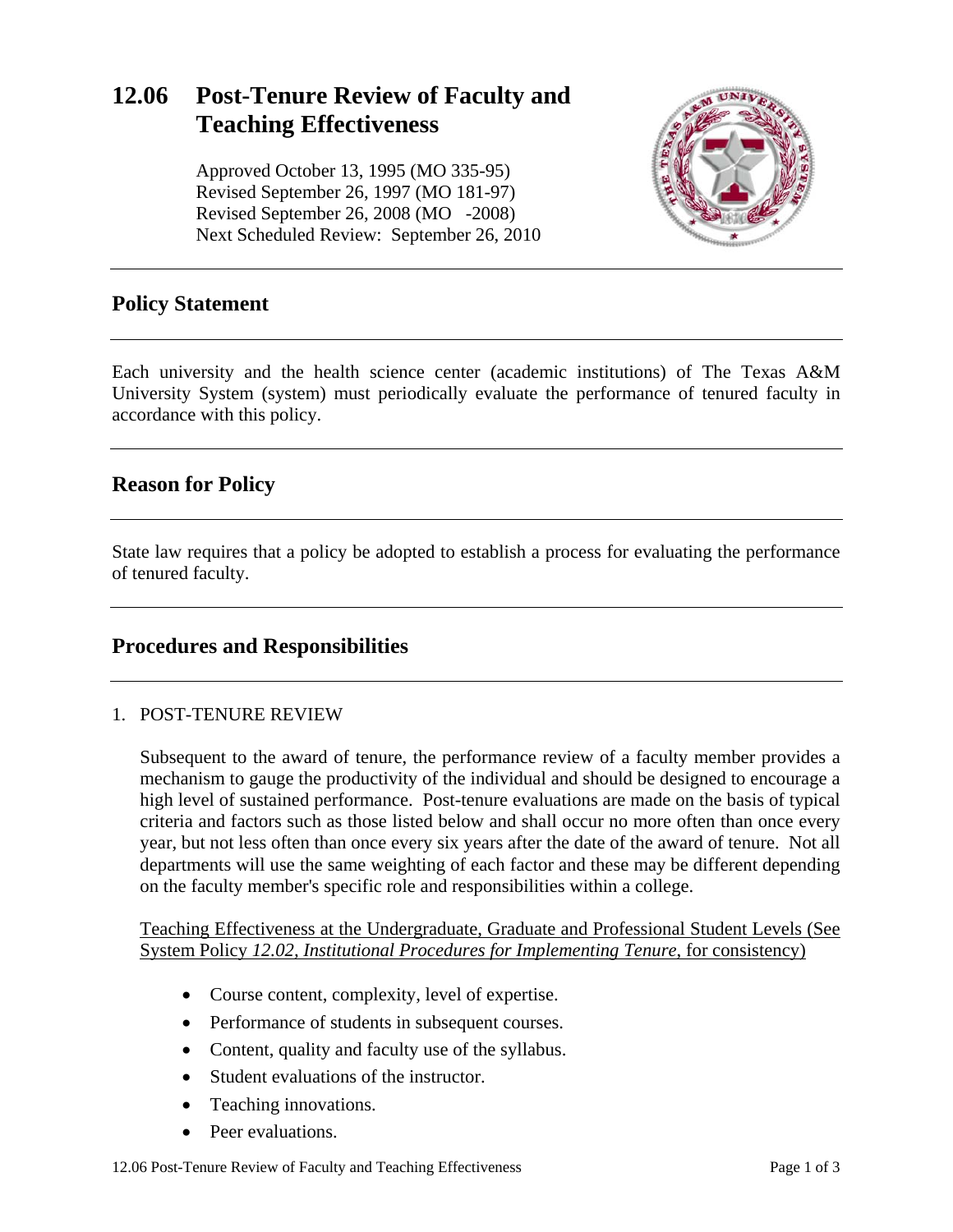- Direction of dissertations and theses.
- Awards, honors and other recognitions.
- Development of online courses.

#### Research, Creative Activities, and Other Scholarly Endeavors

- Published works books, journal articles, reviews, research and technical reports, electronic and digital materials.
- Shows, exhibits, displays, and performances of artistic works and talents.
- Professional evaluations of scholarly activities appropriate to discipline.
- Research grants, contracts, and other evidence of competitive support for the research.
- Invited papers and other presentations.
- Editorial contributions.
- Awards, honors and other recognitions.

## Student Advising, Counseling, and Other Student Services

- Responsibilities for undergraduate, graduate and professional student advising.
- Reputation regarding advising and contributions to student development.
- Participation in student organizations and other activities.
- Accessibility to students.

#### Committee and Administrative Service to University

- Nature and importance of committee involvement.
- Ideas and original contributions to university community.
- Offices held and other evidence of leadership.

#### Service to Profession, Community, State or Nation

- Involvement in professional societies including leadership positions.
- Governmental committee or commission appointments.
- Academic and professional consulting activities.
- Ouality of patient care, where applicable.
- Contributions to community programs and activities.
- Speeches and other presentations utilizing expertise.
- Awards, honors and other recognitions.

## Quality of Patient Care, where applicable

#### Patents or Commercialization of Research, where applicable

Appropriate documentation is required to provide independent verification of the credentials being presented to support the criteria being evaluated.